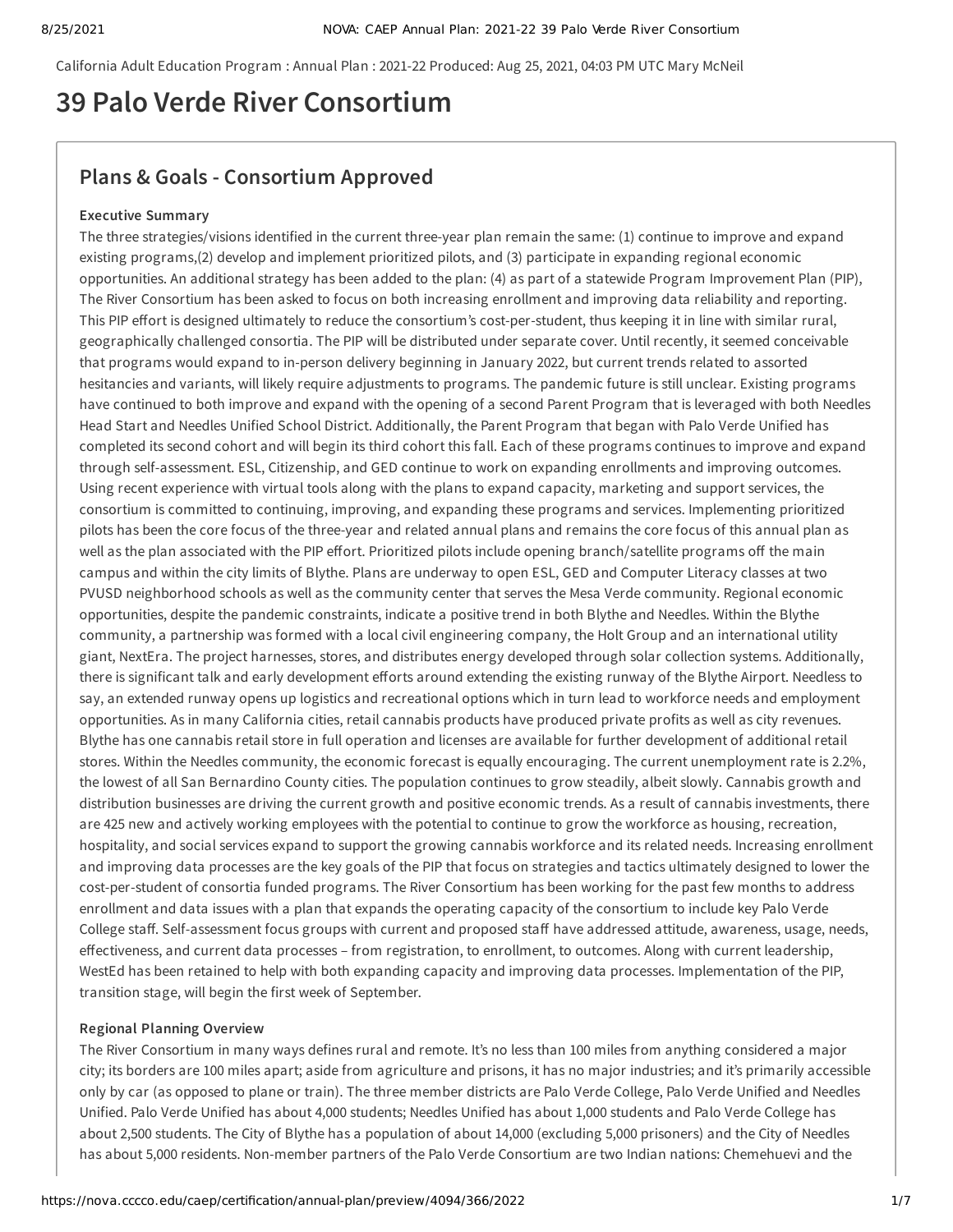#### 8/25/2021 NOVA: CAEP Annual Plan: 2021-22 39 Palo Verde River Consortium

Fort Mojave Indian Tribe (FMIT).A little less than half of the Blythe population are Latino and speak "other than English" [Spanish] at home. Both cities have a significant number of residents who lack high school diplomas or GEDs: Blythe about 3,500 and Needles about 500. Adult Education/non-credit programs are offered through Palo Verde College (PVC), like those offered at Pasadena, San Diego, Glendale, and San Francisco community colleges. Currently ESL, Citizenship Preparation, Basic Skills, GED Preparation, and Parenting programs are offered through PVC. Most Adult Education classes are offered at the college campuses, limiting access to many because of transportation and childcare issues.Planning for the upcoming year focuses on bringing adult/non-credit classes to accessible venues (branches/satellites) like neighborhood schools, libraries, community centers, churches, and worksites. In keeping with the PIP challenge, new venues will increase enrollment and thus reduce the cost-per-student concern of Sacramento leadership.The consortium Leadership Group will revisit opportunities related to prisons, farmworkers, and students with access challenges who would benefit from virtual/on-line programs.In keeping with statewide priorities, the following briefly outlines some of the projects underway and/or anticipated as we move towards 2022:Leadership: The consortium will leverage resources with PVC staff by expanding its leadership capacity to include the Dean of Instruction, Associate Dean of Counseling, director of Student Success and Equity, and, as needed, additional support staff.Learner Transition: PVC, the LEA, will continue to expand and improve bi-lingual career/guided pathways. Concurrent and dual enrollment programs will continue to improve and expand with K-12 seniors from Blythe and Needles. Through a bi-lingual electronic tool, Career Cruising /Xello, English Learners (EL), high school seniors as well as noncredit PVC students will be included in the guided pathways PVC efforts. Having the Associate Dean of Counseling join the enrollment/operating effort will help ease seamless transitions for high school, EL and other non-credit students.Marketing: A marketing team will identify, implement, and measure the strategies/tactics required to convert student needs into actual enrollments. Program Development: Solar Panel Installation classes should begin the spring of 2022. These classes will be available for both credit and non-credit students. Consortium resources will be leveraged with PVC workforce funds. With the addition of the Director of Student Success and Equity, state funds will expand services to include non-credit students. Initial interest and early discussions have begun around agricultural and comprehensive drone technology and drone piloting. The Seventh Day Adventist Church in Blythe expressed interest in developing a "community translator" program. The consortium/college plans to explore PVC/consortium opportunities for both staff and residents at Chuckwalla and Ironwood State Prisons. The Blythe area has a significant permanent farmworker population (primarily Latino) and an equally significant migrant worker population (also primarily Latino). Pilots will be explored for these cohorts. The pandemic has opened options for hybrid/blended programs that incorporate both in-person and virtual learning. These options will be explored going forward. Additionally, the pandemic opened opportunities to service students whose lives and schedules prohibit traditional in-person classes. Program Evaluation: Currently, program evaluation is guided by CASAS' Learning Gains, as measured through pre-and post-testing. WestEd has been contracted to develop recommendations designed to gauge student performance and ultimately measure and report outcomes as outlined in CAEP legislation. The ultimate and critical evaluations will relate to implementations and progress as described in the PIP. College, consortium, and workforce teams will require greater transparency, cooperation, communication, planning, tracking, and measurement as implementation goes forward. Consortium planning will continue with virtual tools.

# **Meeting Regional Needs**

# **Regional Need #1**

# **Gaps in Service / Regional Needs**

While there was a period of post-pandemic hope, that hope has changed to caution. Pandemic risks are once again factors in all aspects of education, and until infection rates begin to trend downward, the most important gaps still relate to the pandemic. Will there be in-person classes? Will there be virtual classes? Will there be hybrid versions? Will masks be required? Will there be mandated vaccinations? Will there be mandated COVID testing? This COVID-related series of unknowns remain the most critical gaps. We are all waiting for guidance from local regions, Sacramento, and Washington. Until there is clarity around how to move forward, the consortium should explore opportunities that are driven by pandemic constraints: virtual/distance programs, on-line/turnkey classes, e-counseling, expanding leveraging opportunities, developing virtual research and measurement tools, and coordinating efforts that will enhance examining and implementing best practices.Beyond issues related to the pandemic, the consortium enrollment deficiency remains the biggest gap and thus the biggest challenge. The PIP [separate cover] outlines the key strategies designed to increase enrollment and data reliability. The Plan, more importantly, also describes and develops implementation/leadership teams, creates plans and timelines designed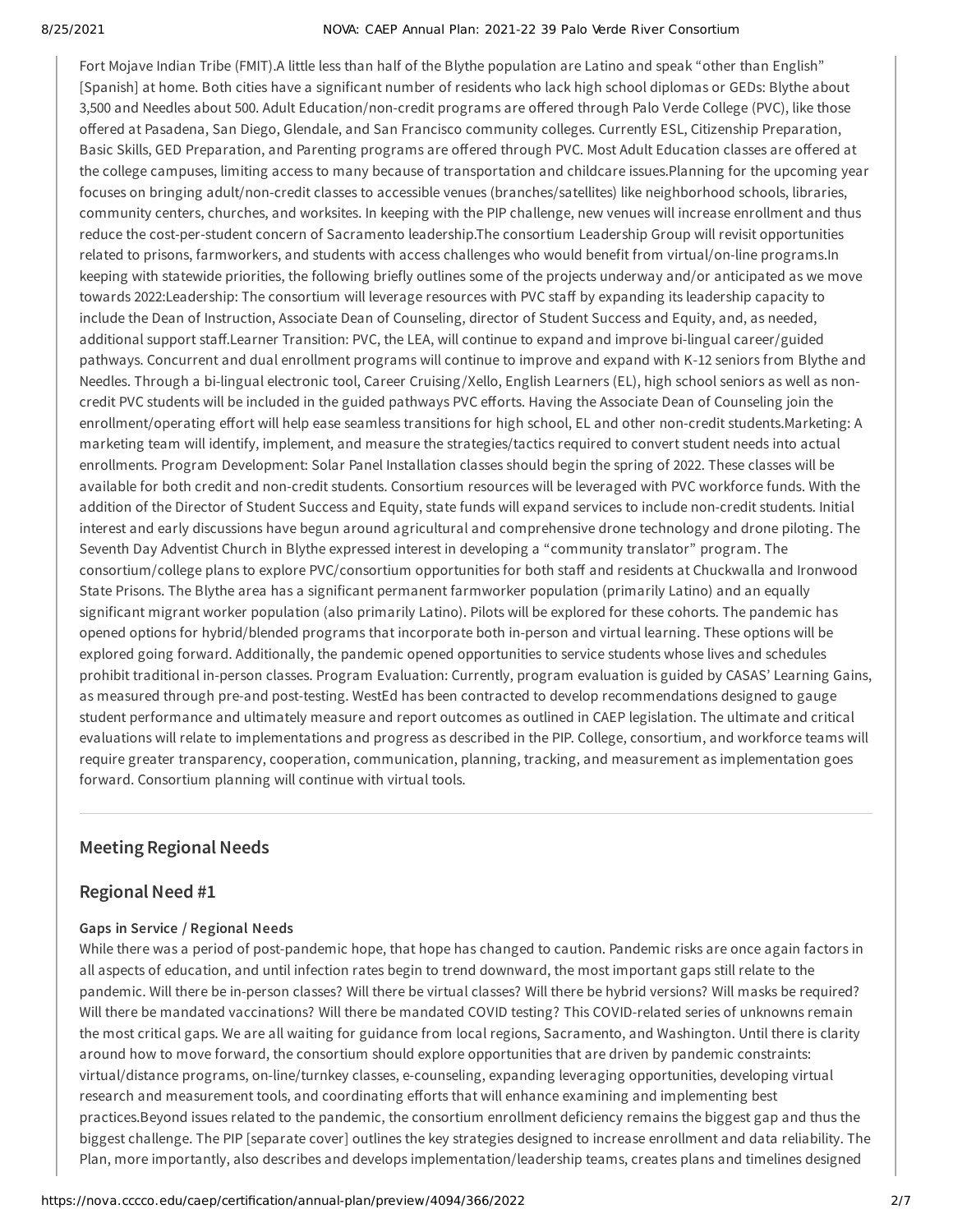#### 8/25/2021 NOVA: CAEP Annual Plan: 2021-22 39 Palo Verde River Consortium

to increase enrollment, and assigns a data consultant to work with the leadership group to improve data processes and credibility.With or without the pandemic, virtual/on-line learning is here to stay. Helping parents navigate classroom tools such as Chromebooks is a gap that should be addressed with CAEP resources.The equity gap remains an ongoing challenge, although the consortium has made some progress with bi-lingual electronic career/guided pathways. Further, discussions have begun around developing strategies that would improve awareness and usage of the Black community. Through recent workforce-related research, we learned that ESL students were not aware, and thus not accessing, many of the services that might help them transition to the workplace and/or post-secondary programs.Another gap involves general awareness and usage of college services (including counseling) for consortium-funded students.

# **How do you know? What resources did you use to identify these gaps?**

The consortium conducted two studies in partnership with WestEd, both of which helped identify the gaps as well as suggest strategies: Workforce Surveys with English and Spanish-speaking students with Employer Interviews related to hiring and promoting. The second study, a qualitative discussion/focus group again in partnership with WestEd, was PIP-related and designed to understand attitude, awareness, and usage of adult education programs and resources. Another study, considered by this writer as a "best practice" was conducted by the West End Corridor Consortium (Chaffey group). This bilingual survey combined customer satisfaction, attitude, awareness, and usage – particularly as related to virtual/on-line tools that have been used for instruction, counseling, communications, orientation, and registration.Beyond these three studies, gaps were identified through public media, economic outlook reports, demographic reports, interviews, and strategic planning. The need to help parents with challenges related to "schooling-at-home," particularly around use of new electronic tools, is an apparent universal challenge.

# **How will you measure effectiveness / progress towards meeting this need?**

WestEd has been retained to work with the consortium/college to design processes that will develop "friendlier" and more effective measurement tools – driven by more reliable data. Career/Guided electronic pathways have built-in tracking and intervention tools so that students can seamlessly achieve their pathway goals. All measurements will be driven by improving enrollment, employment, salary increases, and post-secondary education/training.

# **Gaps In Service**

# **New Strategies**

# **Strategy #1**

After no less than 12 months experience with the educational challenges associated with the pandemic, safe and effective delivery and marketing best practices should be shared and implemented. Palo Verde College should participate in local, state, and federal briefings on how to improve, measure, and expand instructional services during this pandemic.

# **Strategy #2**

Increase enrollments primarily through implementation of satellite/branch programs. [See PIP for details] Expand enrollments through marketing strategies and teams that identify referring agencies and staff, "upsell" to existing students, expand awareness of opportunities and outcomes/benefits. Examine the provision of childcare to be offered while students attend consortium-funded classes.

# **Strategy #3**

Improve bi-lingual support services including counseling, tutoring, and financial aid. Leverage consortium resources with K-12 and college counselors. [See PIP on expanding capacity]

# **Strategy #4**

Examine and promote the idea of consortium-funded students gaining from benefits noted in the 2021/22 state budget that addresses needy community college students.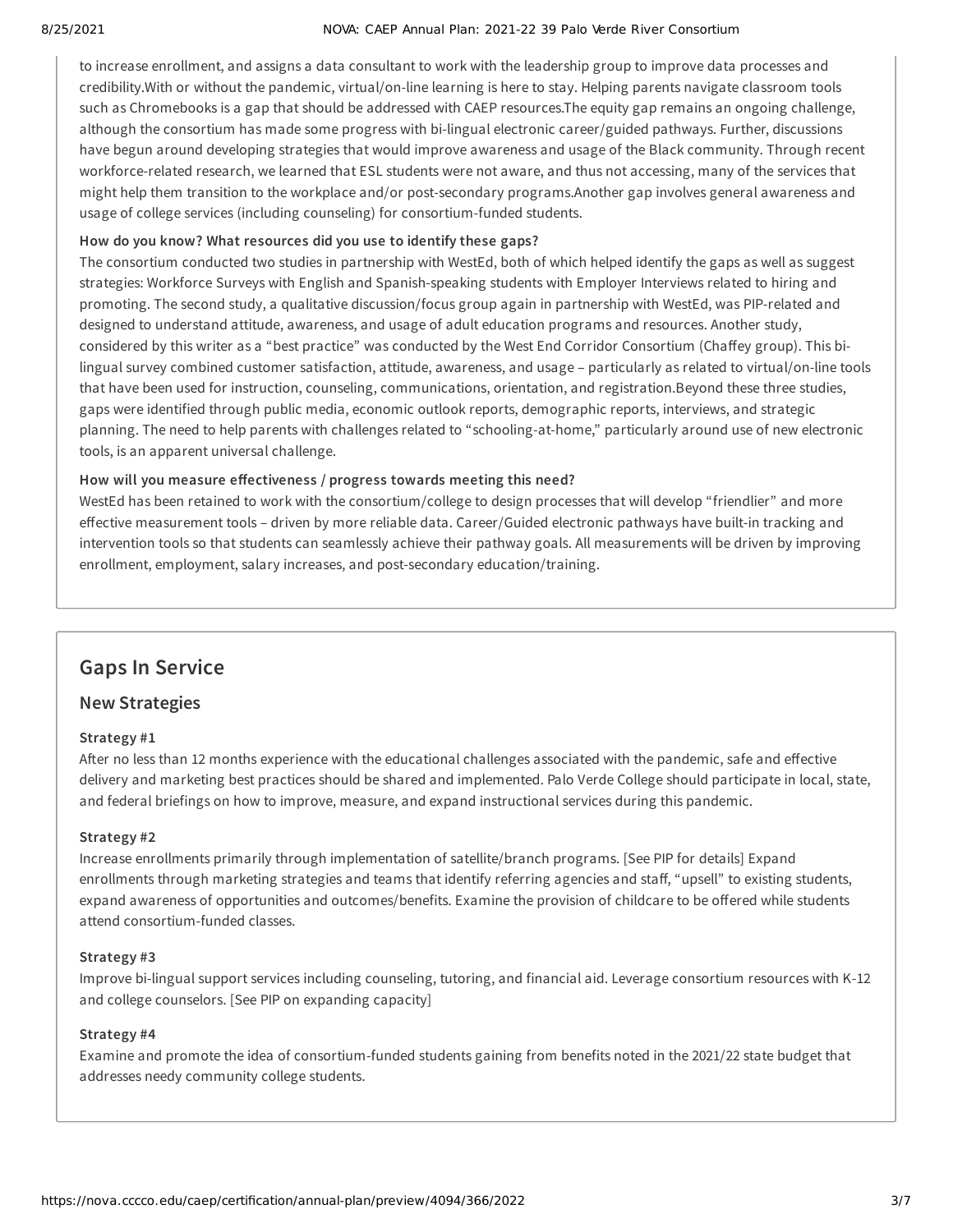# **Seamless Transitions**

# **New Strategies**

# **Strategy #1**

Continue to develop career/guided pathways for all consortium-funded students. Pathways will reflect state priorities by emphasizing those skills leading to employment, higher wages, and post-secondary programs. Maximize the use of the bilingual Career Cruising /Xello program, especially since a staff person has been identified to assure the proper use and expansion of this program.

# **Strategy #2**

Utilize the allowable state authorization for dual and concurrent enrollment of 18-year-old high school and adult students.

# **Strategy #3**

Create English Learner (EL) pathways for high school students that allow for transitioning to Palo Verde College's English as a Second Language program. This pathway would include an orientation class that would introduce EL students to college counselors, services, and career options.

# **Student Acceleration**

# **New Strategies**

# **Strategy #1**

By expanding CTE advanced placement through "tech prep," courses/contracts and/or exams, students can demonstrate skills, avoid redundant pre-requisites, and accelerate pathways.

# **Strategy #2**

High school and adult students, already concurrently and/or dual enrolled will ease acceleration and reduce barriers in transitioning.

# **Strategy #3**

Seek reentry into the federal WIOA/EL Civics program to promote an acceleration of student progress, with potential earned revenues supporting the instructional program and increasing student services. Identify a WIOA Coordinator who can begin preparing for the re-entry process.

# **Professional Development**

# **New Strategies**

# **Strategy #1**

Using the recently developed Overview of Adult Education in California, provide training to existing and proposed CAEP staff, inclusive of history, recent legislative scope, programmatic options and opportunities, funding, oversight, and criteria for assessment.

# **Strategy #2**

Under the direction of the Career Cruising /Xello coordinator, provide information and training to staff on the appropriate use of this tool as a key method to develop and track Career/Guided Pathways for all students.

#### **Strategy #3**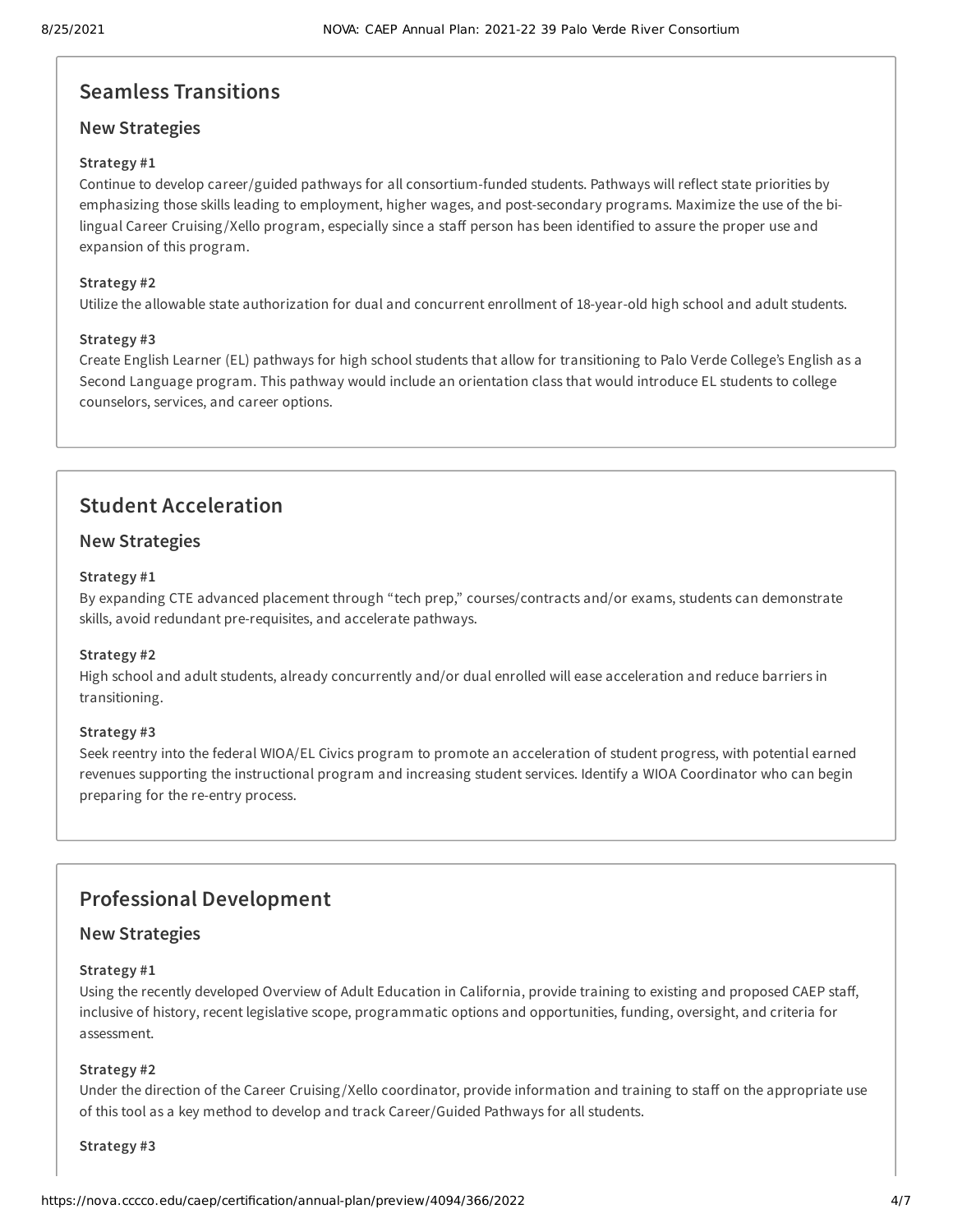Support staff participation in professional organizations focused on adult education and workforce preparation.

# **Strategy #4**

As described in the PIP (page 7), a series of professional development topics are scheduled beginning in September 2021 with follow up in the fall and through 2022:•Overview of adult Education,•Career/Guided Pathways,•Marketing Development – increase enrollment,•Data Processes (following recommendations from WestEd,•Ongoing qualitative student focus-group like discussions facilitated by counseling,

# **Leveraging Resources**

# **New Strategies**

# **Strategy #1**

In keeping with the main challenge of the PIP, increasing enrollment, leadership capacity will increase to include community college staff who will join a team devoted to increasing enrollment, improving outcomes, and promoting post-secondary options. Consortium and college resources will be leveraged to accomplish this expansion.

# **Strategy #2**

As the adult programs seek to expand through satellite/branch offerings, leveraged partnerships will develop to create new venues along with associated costs. These partnerships will involve public/private entities with available/qualified facilities. Some of these partnerships involve school sites, churches, county community centers, tribal nations facilities, libraries, city halls, and virtual programs that exist on internet and/or cloud sites.

# **Strategy #3**

Examine how adult (non-credit) students can benefit from those state budget line items earmarked for needy community college students.

# **Strategy #4**

Seek resources that are under the auspices of regional workforce boards that have been earmarked for assisting students, especially in job skills training. In the past, federal workforce funds have been available to assist students with tools, uniforms, and testing fees.

# **Fiscal Management**

# A narrative justifying how the planned allocations are consistent with the annual adult education plan which is based on **your CAEP 3-year plan.**

Considering that the pandemic remains the operational wild-card, allocations will adjust to the evolving delivery needs that are constrained by CDC and other government entities. To the extent that the consortium funds, per PIP will be prioritized to increase enrollment, we will use funds to improve marketing, create satellite partners, expand capacity, expand services, and improve data processes.

# **An approach to incorporating remaining carry-over funds from prior year(s) into strategies planned for 2021-22.**

Carry-over funds have all been allocated to existing and/or evolving projects and pilots. These are primarily related to the PIP and the development of accessible satellite branches, thereby increasing enrollment. As before, funding decisions are informed by Consortium vision, guiding principles, and appropriate statutory provisions. Given the challenges, constraints, and uncertainties associated with the pandemic, fiscal management requires an almost daily real-time evaluation of use of funds – as resources are adjusted. Nonetheless, all fiscal reporting is posted on the project management tool, Board Docs, for review by members and stakeholders.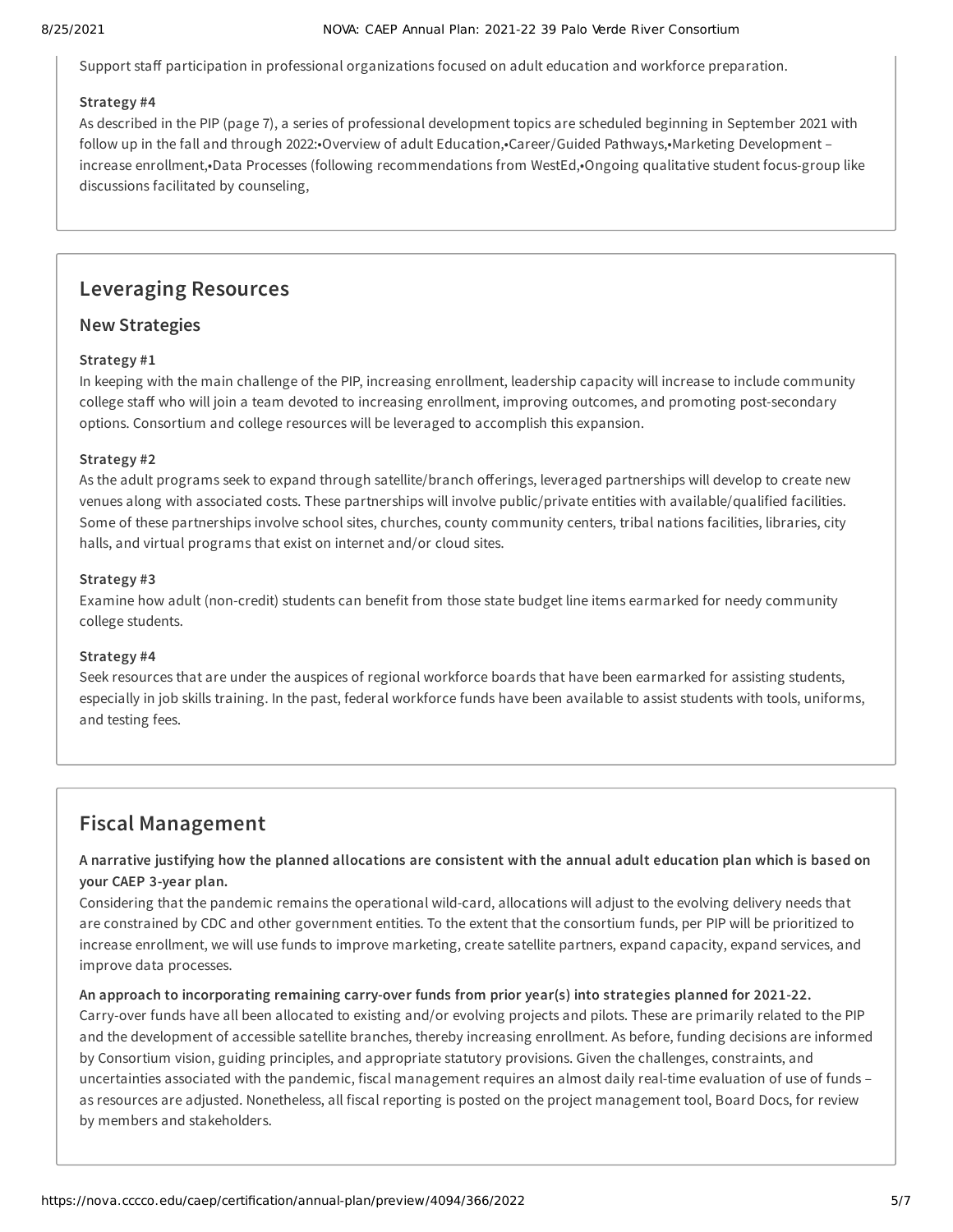# **Certification**

#### **Needles Unified - Member Representative**

**Mary McNeil**

[mary\\_mcneil@needlesusd.org](mailto:mary_mcneil@needlesusd.org) (760) 326-3891

**Lale Cilenti** Dean, Needles Center [lale.cilenti@paloverde.edu](mailto:lale.cilenti@paloverde.edu) (760) 326-5033

#### Approved by Dr. Mary McNeil

#### **08/25/2021 09:03 AM PDT**

#### **Palo Verde CCD - Member Representative**

**Lale Cilenti** Dean, Needles Center [lale.cilenti@paloverde.edu](mailto:lale.cilenti@paloverde.edu) (760) 326-5033

#### Approved by Ms. Lale Cilenti

### **08/17/2021 03:32 PM PDT**

#### **Palo Verde Unified - Member Representative**

**Tracie Kern** Director of Curriculum and Instruction [tracie.kern@pvusd.us](mailto:tracie.kern@pvusd.us) (760) 922-4164 ext: 1239

**Lale Cilenti** Dean, Needles Center [lale.cilenti@paloverde.edu](mailto:lale.cilenti@paloverde.edu) (760) 326-5033

# Approved by Tracie Kern

# **08/17/2021 04:17 PM PDT**